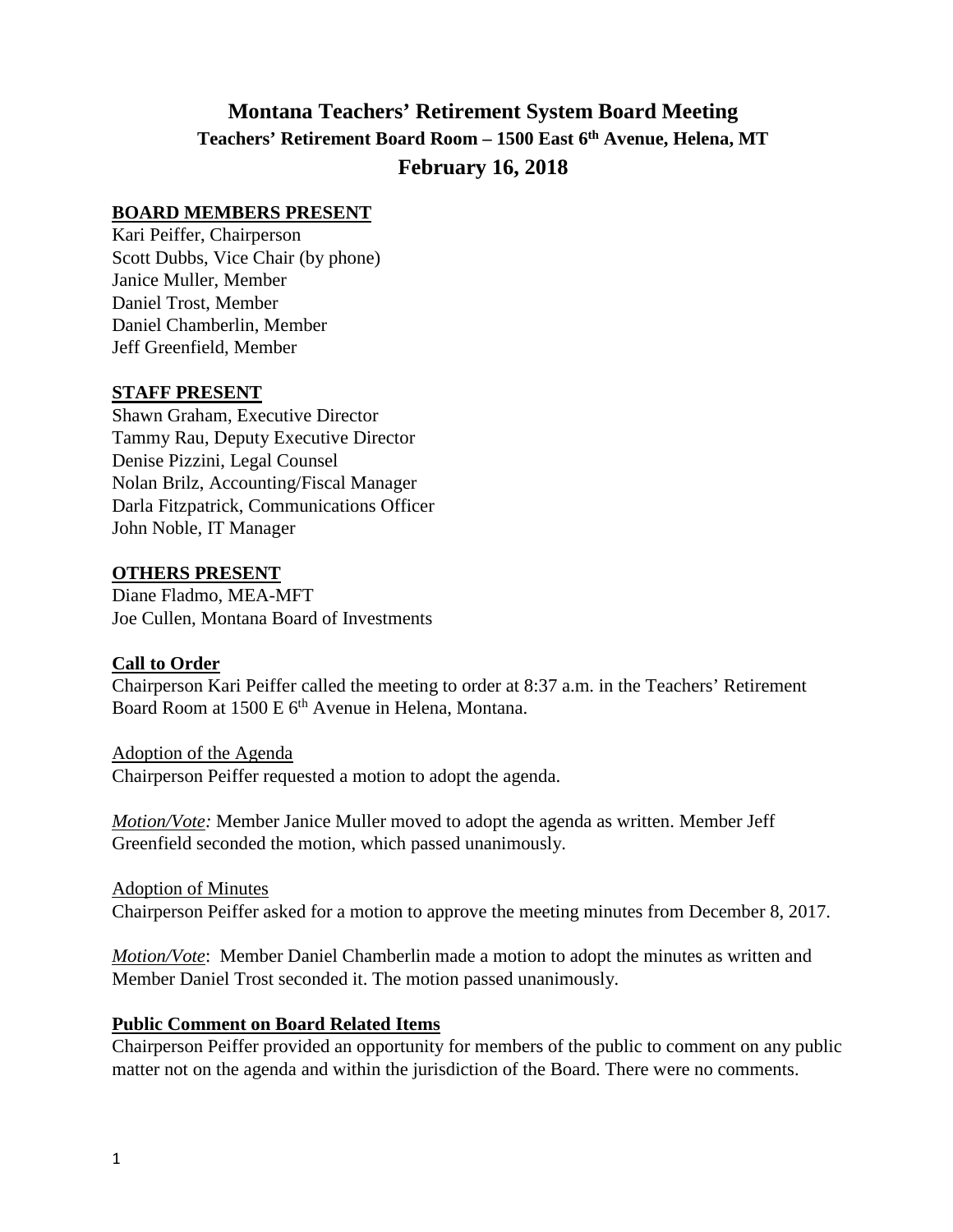# **BOI Annual Report**

Joe Cullen, Chief Investment Officer with the Montana Board of Investments (BOI), provided a summary of TRS's investment performance for calendar year 2017. He began by reviewing BOI's responsibility to TRS and its organizational structure, and he discussed how the BOI's investors take a total portfolio approach to diversify holdings rather than making frequent changes in response to market fluctuations.

Liquidity must be available to pay benefits today, so a small percentage of TRS holdings always is invested in cash. Mr. Cullen explained that asset allocation is the *primary* driver of returns, but not the sole driver. A key component to the asset allocation is the capital market assumptions developed each year by RVK, the BOI's external consultant. RVK takes economic factors such as rising interest rates into account, but because pension funds take such a long-term view of investing, Mr. Cullen does not expect RVK to make significant adjustments to its capital market assumptions this year.

RVK's expected rate of return is about 1% lower than TRS's assumed rate of 7.75%, but Mr. Cullen pointed out RVK is only looking approximately ten years ahead while TRS's actuaries must look ahead 40 or more years. In response to a question from Member Chamberlin, TRS Executive Director Shawn Graham added that TRS actuarial consultants currently are conducting an experience study based on plan data from the last five years. They will take RVK's analysis into account in determining whether TRS should adjust its assumed rate of return. The actuaries are scheduled to present findings from the experience study to the TRS Board in May.

BOI has increased the asset allocation range for international equities to 24%, up from 18%. Member Trost asked what the BOI board approves and Mr. Cullen stated they approve only the ranges, not the actual investments within each asset class. BOI investment staff can make changes within the approved ranges but are likely to make only small adjustments, such as from 18% to 19%. U.S. equities remain the largest asset class for the fund.

The Short-Term Investment Pool (STIP) holds 2.1% of TRS assets in cash, with 97.9% invested in the 12 asset classes grouped in the Consolidated Asset Pension Pool (CAPP). Within CAPP, TRS's strong one-year return of 14.76% helped to offset earlier periods of lower return such as the 2008 recession. Compared with peer plans, TRS's performance over the last year was slightly below the median; one reason is the peer group had a higher percentage in international equities. However, over a five-year period TRS is in the top 3% vs. peers, and is in the top 1% over the last seven years.

Looking forward, the BOI expects to see some inflation; interest rates are starting to increase, which leads to more investment income and gives the Feds a tool to reduce rates in the event of another recession. Mr. Cullen stated the BOI's long-term strategy of investing primarily in stocks, with some fixed income and cash to protect against downturns, has produced the best results over 20 years and they will continue to employ this strategy. He encouraged members to review the BOI website (investmentmt.com) for more information about their approach.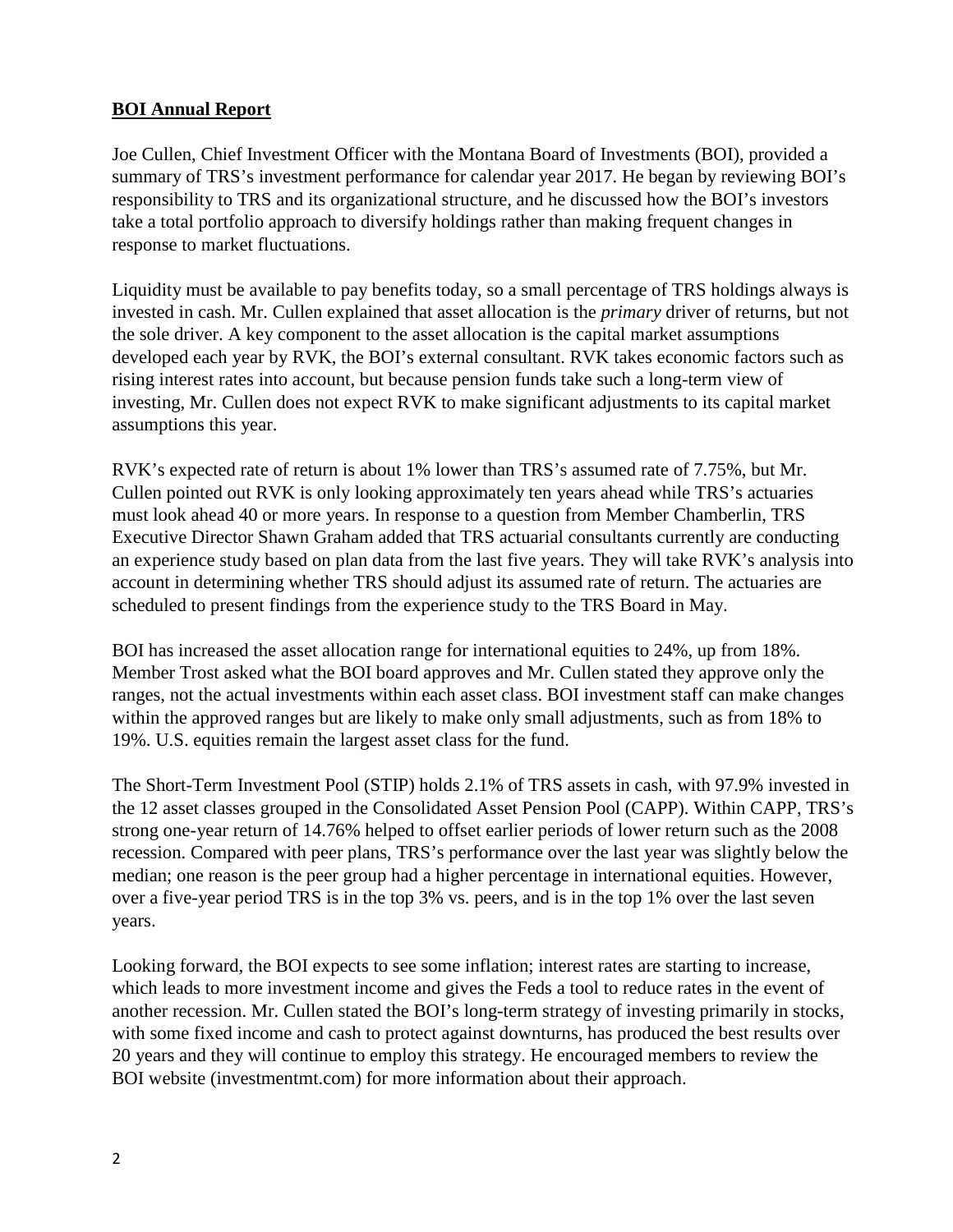#### Public Comment

Member Chamberlin asked about the op-ed that appeared in the Bozeman Daily Chronicle the previous day. The author was a state legislator who seemed to draw erroneous conclusions about the funded status of Montana's public pensions. Mr. Graham confirmed he has drafted a response and has forwarded it to PERS Executive Director Dore Schwinden. He will share the draft with the Board. Diane Fladmo, MEA-MFT, thanked the Board and Mr. Graham for the information.

## **IT Manager Report**

## IT Convergence Update

John Noble, TRS Information Technology manager, stated the IT infrastructure (servers, etc.) is almost entirely hosted by SITSD now. TRS's equipment assets now are limited to virtual desktop devices and peripherals. He also reported that TRS continues to test the Perceptive content management system and is building an interface between the M-Trust system and Perceptive. Migration from FileNet to Perceptive likely will occur in spring or summer 2018.

## Code Configuration

Mr. Noble provided a diagram and an overview of how a source code repository would provide better control over M-Trust system code and web application code. Such a repository also allows code changes to be rolled back quickly if a change creates unexpected problems for internal or external system users. He hopes to work with the developers to implement the repository soon.

Mr. Noble also described improvements that TRS has made in management of software and server updates. Mr. Graham reiterated the importance and volume of the work being done by a team of only two system administrators.

## **Administrative Business**

## Investment Report

Member Greenfield had nothing further to add to Mr. Cullen's presentation but he provided board members with the latest monthly "snapshot" document from the Board of Investments.

## 2017 Comprehensive Annual Financial Report (CAFR)

Nolan Brilz, TRS Accounting and Fiscal Manager, reported that TRS received a clean audit again this year and that he submitted the CAFR to GFOA on time. Mr. Brilz reviewed key sections of the report with the Board and recapped the investment performance already presented by Mr. Cullen. He noted that TRS's net position was nearly \$4 billion as of June 30, 2017.

## 2018 YTD Financial Statements and Budget Reports

Mr. Brilz integrated investment returns from RVK as of December 31, 2017 into the financial statements. The *Fund Balance Statement* shows that TRS's fund balance now exceeds \$4 billion.

As agreed in prior board meetings, Mr. Brilz had inserted an estimated revenue amount on the *Investment Revenue By Source & Administrative Expenses By Type* report. He subtracted TRS's investments in CAPP as of December 31, 2017 from the June 30, 2018 amount, displaying the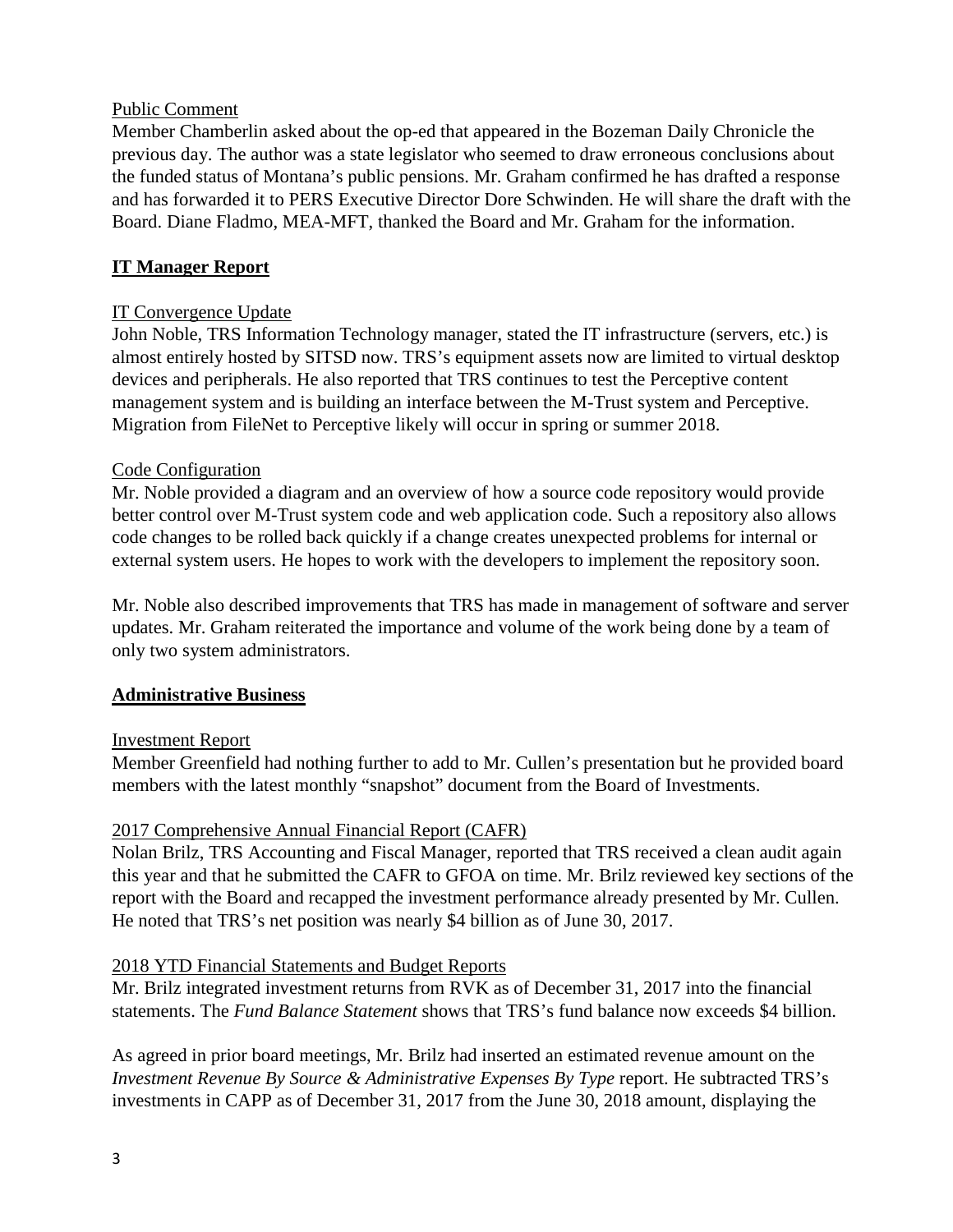difference as "securities gains" on the report. Member Trost asked Mr. Brilz to insert an asterisk and make a note on the report that the entry is only an estimate.

M-Trust Phase 3 likely will require a budget amendment, as discussed in the December 2017 board meeting. Mr. Graham explained that M-Trust is a complex system that provides greater functionality than the old system, and its ongoing maintenance consumes more time than the two developers originally estimated. They requested a rate increase retroactive to January 1, but Mr. Graham instead will propose that TRS pay the higher rate starting July 1 and continue for 36 months, after which time the rate for long-term support can be reevaluated based on experience. Upon discussion, members of the Board expressed support for this proposal.

# Personnel Committee Report

Chairperson Peiffer reported that she, Member Muller, and consultant Jim Kerins met with Mr. Graham prior to the meeting to conduct his annual performance appraisal. Members of the Board and 13 staff members provided feedback in an online survey and it was overwhelmingly positive. Mr. Graham said the comments provided in the survey have been helpful to him.

## Tentative Meeting Dates

Upcoming 2018 meeting dates are May 11, August 3, October 5, and December 7. Chairperson Peiffer has a potential conflict on May 11 but no other conflicts were mentioned.

# Out of State Travel Requests

Mr. Graham reviewed three previously budgeted travel requests:

- o Ms. Pizzini will attend the NAPPA summer conference in June
- o Mr. Noble will attend the annual PRISM conference in April
- o Mr. Graham will attend the NCTR Director's meeting in June

*Motion/Vote*: Member Trost made a motion to approve all three out-of-state travel requests, and Member Muller seconded it. The motion was approved unanimously.

## Next Meeting Date

The next meeting is May 11, 2018. Chairperson Peiffer will be out of state but may attend by phone. The date was not changed due to topics already scheduled for that date.

## Public comment

Ms. Fladmo praised Mr. Graham for his good working relationships and for TRS's success with the M-Trust project so far. She asked how TRS is doing in terms of the percentage of budget it may spend. Mr. Graham said Montana statute allows TRS to spend up to 1.5% of the value of benefits paid out in the previous year, and TRS currently is well within that (approximately 0.75%). He clarified that M-Trust was a capital project and not subject to the 1.5% limit, but even if it were, the costs are spread out in such a way that it would not exceed the limit.

# **Executive Director's Report**

## Staff Update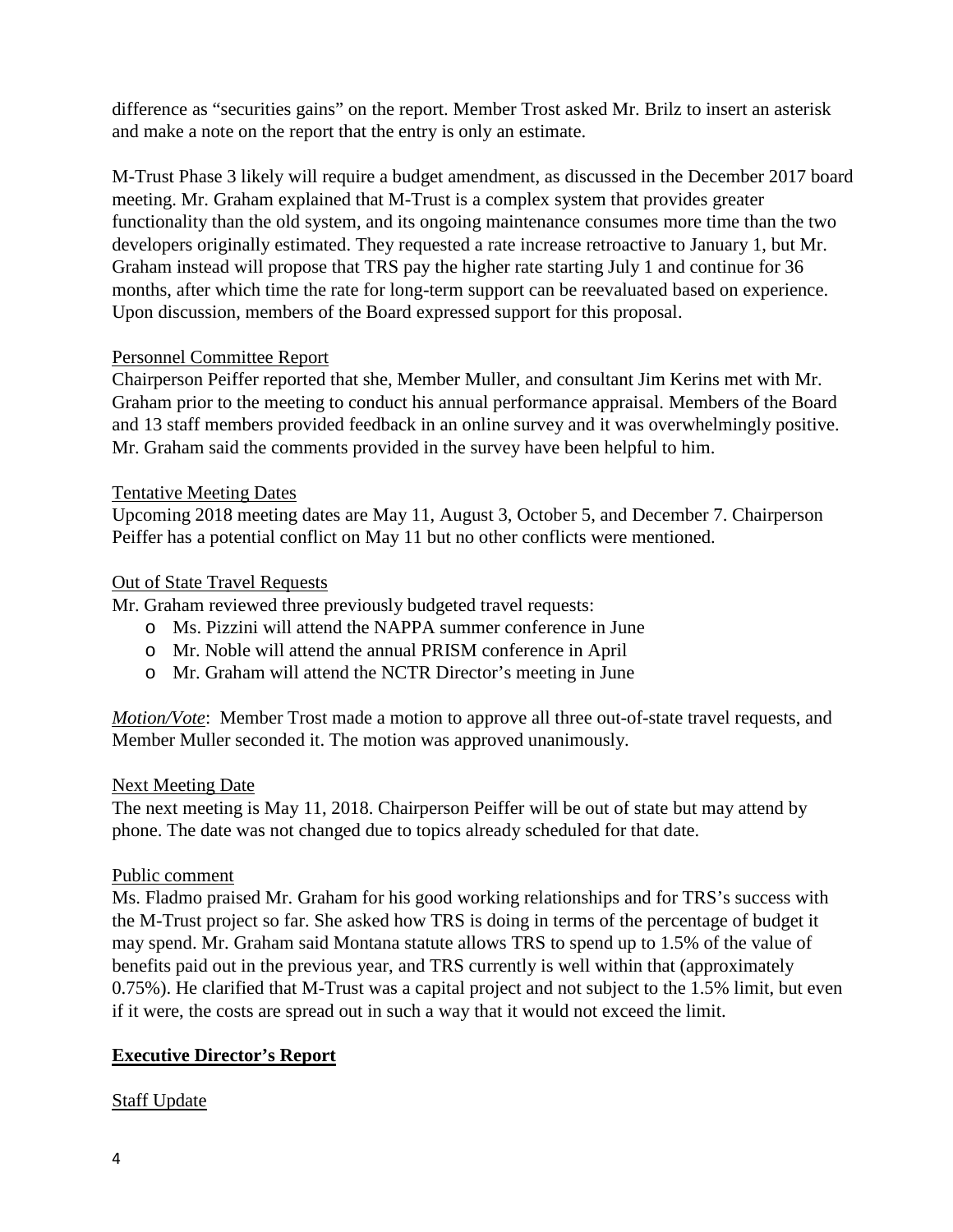Mr. Graham reported TRS is fully staffed, and recent hires are working out well. While some employees are eligible for retirement, none have made plans to retire.

## 2019 Legislative Session

TRS's deadline to submit legislative concepts to the Governor's Office of Budget and Program Planning is April 16. While no major changes are being proposed, Mr. Graham reviewed a short list of preliminary language clarifications to be included in a housekeeping bill. TRS also will request an increase in the MUS-RP supplemental contribution rate per 19-20-621, MCA.

Public Comment There was no comment.

# **Board Training**

Ms. Pizzini conducted the annual Non-Discrimination in Employment and Provision of Services training for members of the Board. The TRS policy does not supersede the State of Montana's policy but may offer additional protections. The discussion covered topics such as protected classes and how we must act fairly to prevent discrimination in the workplace and in our dealings with TRS members and others.

Issues of discrimination with respect to age, marital status, and disability status also were reviewed, as well as sexual harassment awareness and how grievances would be handled if any were to arise. Finally, the group discussed the concept of reasonable accommodations in the workplace for employees with disabilities.

## **Legal Counsel's Report**

Members of the Board had already received a copy of the proposed decision from the hearings examiner in the Zabrocki matter. Ms. Pizzini cautioned members about ex parte communications on this matter and stated oral arguments are scheduled for the May 2018 meeting. The Board will make its final ruling at a later meeting.

## **Applications and Benefit Adjustments**

Deputy Executive Director Tammy Rau reported that TRS staff had processed 52 retirement applications since the December board meeting.

## **Long-Range Planning**

Mr. Graham provided an overview of progress on the TRS commitment worksheet. The target date for the workplace efficiency item has changed due to its connection to rollout of the Perceptive Content Management system and delays in the M-Trust project timeline. A separate "workflow" project phase will improve how TRS manages paper forms, files and business processes. Board members had no further questions about long-range planning.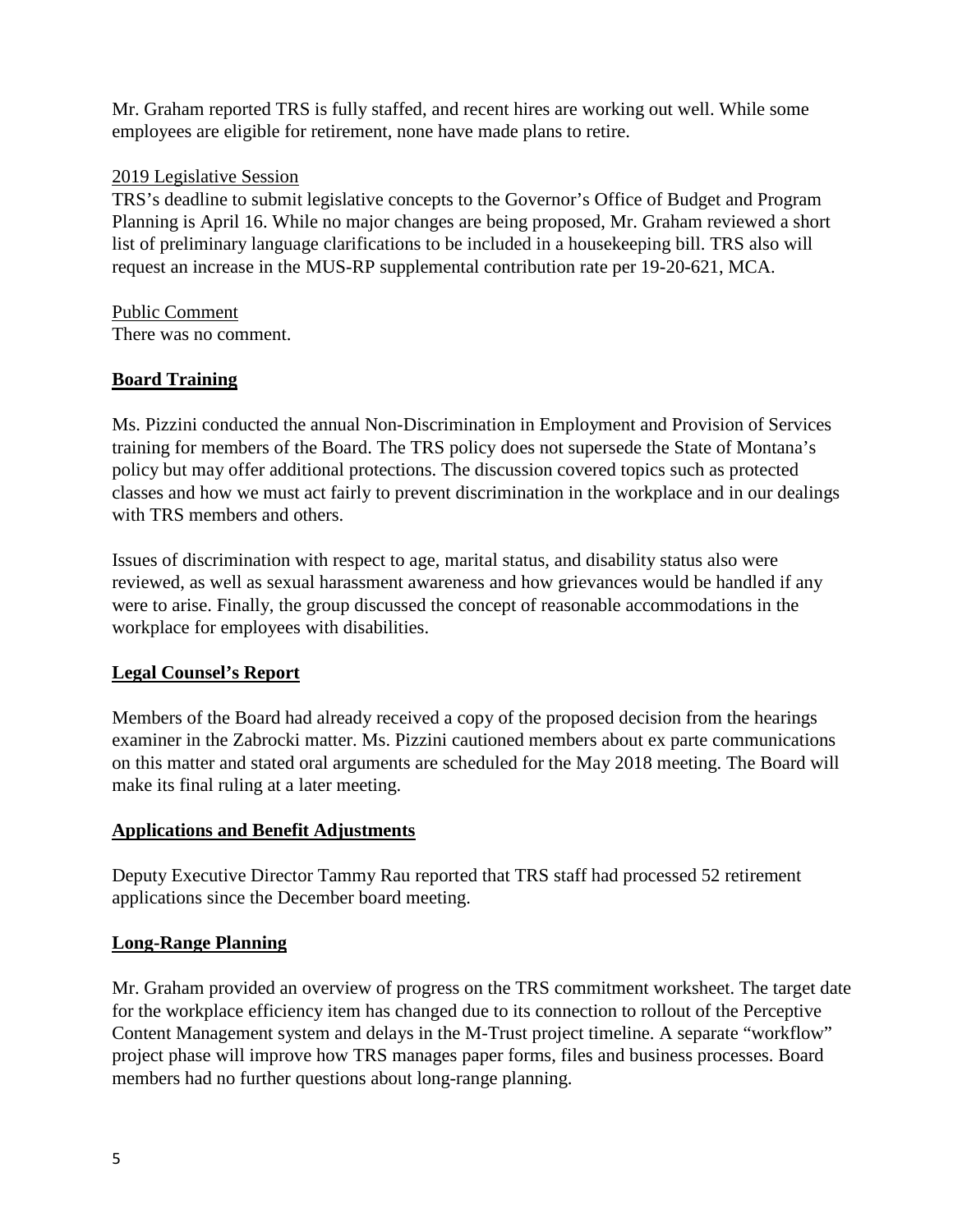Public Comment There was no comment.

### **Disability Applications**

### *Closed Meeting*

Executive Session to Discuss Disability Applications

At 11:35 a.m. the meeting was closed to the public for review of applications for disability retirement benefits, since the applicants' right to privacy clearly exceeds the merits of public disclosure. Ms. Rau presented four submissions and the meeting was reopened at 11:46 a.m.

#### *Open Meeting*

Applications for Disability Retirement Benefits

Chairperson Peiffer requested a motion on the disability application for R.B.

*Motion/Vote:* Member Muller moved to approve the disability application. Member Trost seconded it. The motion passed unanimously.

Chairperson Peiffer requested a motion on the disability application for C.H.

*Motion/Vote:* Member Greenfield moved to approve the disability application. Member Chamberlin seconded it. The motion passed unanimously.

Chairperson Peiffer requested a motion on the disability application for B.N.

*Motion/Vote:* Member Trost moved to approve the disability application. Member Muller seconded it. The motion passed unanimously.

Chairperson Peiffer requested a motion on the disability application for K.Y.

*Motion/Vote:* Member Greenfield moved to approve the disability application. Member Muller seconded it. The motion passed unanimously.

Public Comment There was no comment.